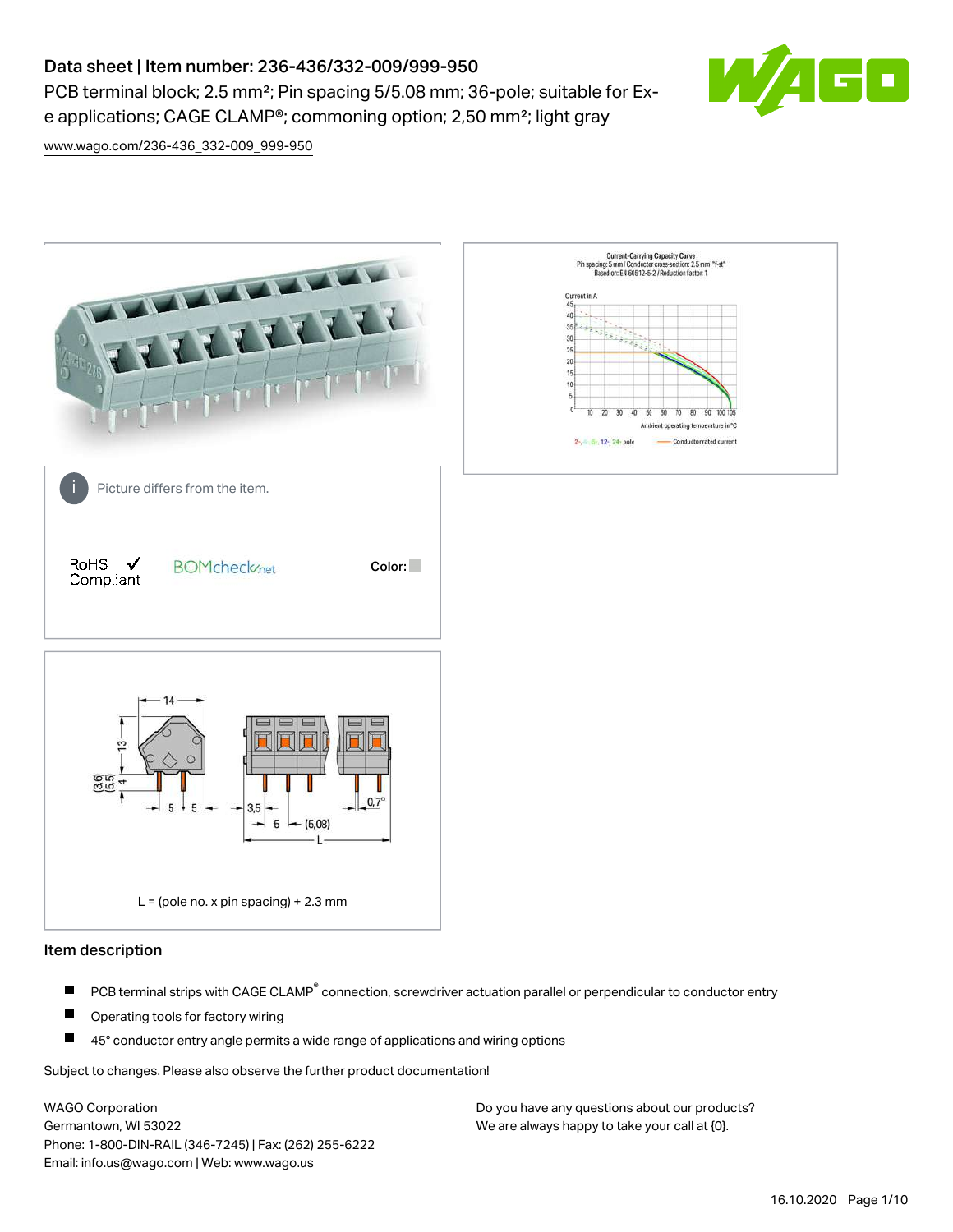

Set to metric or inch pin spacing by compressing PCB terminal strips or pulling them apart

# Data

Electrical data

### Ex information

| Ratings per                | ATEX: PTB 06 ATEX 1061 U / IECEx: PTB 06.0042 U |  |
|----------------------------|-------------------------------------------------|--|
| Rated voltage EN (Ex e II) | 176 V                                           |  |
| Rated current (Ex e II)    | 16 A                                            |  |

## Connection data

| Connection technology                             | CAGE CLAMP                              |
|---------------------------------------------------|-----------------------------------------|
| Actuation type                                    | Operating tool                          |
| Solid conductor                                   | $0.08$ 2.5 mm <sup>2</sup> / 28  12 AWG |
| Fine-stranded conductor                           | $0.08$ 2.5 mm <sup>2</sup> / 28  12 AWG |
| Fine-stranded conductor; with insulated ferrule   | $0.251.5$ mm <sup>2</sup>               |
| Fine-stranded conductor; with uninsulated ferrule | $0.251.5$ mm <sup>2</sup>               |
| Strip length                                      | $56$ mm $/ 0.20.24$ inch                |
| Conductor connection direction to PCB             | 45°                                     |
| Pole No.                                          | 36                                      |
| Total number of connection points                 | 36                                      |
| Total number of potentials                        | 36                                      |
| Number of connection types                        |                                         |
| Number of levels                                  | 1                                       |
| Note (conductor cross-section)                    | 12 AWG: THHN, THWN                      |

# Physical data

| Pin spacing                          | 5/5.08 mm / 0.197/0.2 inch |
|--------------------------------------|----------------------------|
| Width                                | 182.3 mm / 7.177 inch      |
| Height                               | 18.5 mm / 0.728 inch       |
| Height from the surface              | 13 mm / 0.512 inch         |
| Depth                                | 14 mm / 0.551 inch         |
| Solder pin length                    | $5.5 \,\mathrm{mm}$        |
| Solder pin dimensions                | $0.7 \times 0.7$ mm        |
| Drilled hole diameter with tolerance | 1 1 $(+0.1)$ mm            |

Subject to changes. Please also observe the further product documentation!

| <b>WAGO Corporation</b>                                | Do you have any questions about our products? |
|--------------------------------------------------------|-----------------------------------------------|
| Germantown, WI 53022                                   | We are always happy to take your call at {0}. |
| Phone: 1-800-DIN-RAIL (346-7245)   Fax: (262) 255-6222 |                                               |
| Email: info.us@wago.com   Web: www.wago.us             |                                               |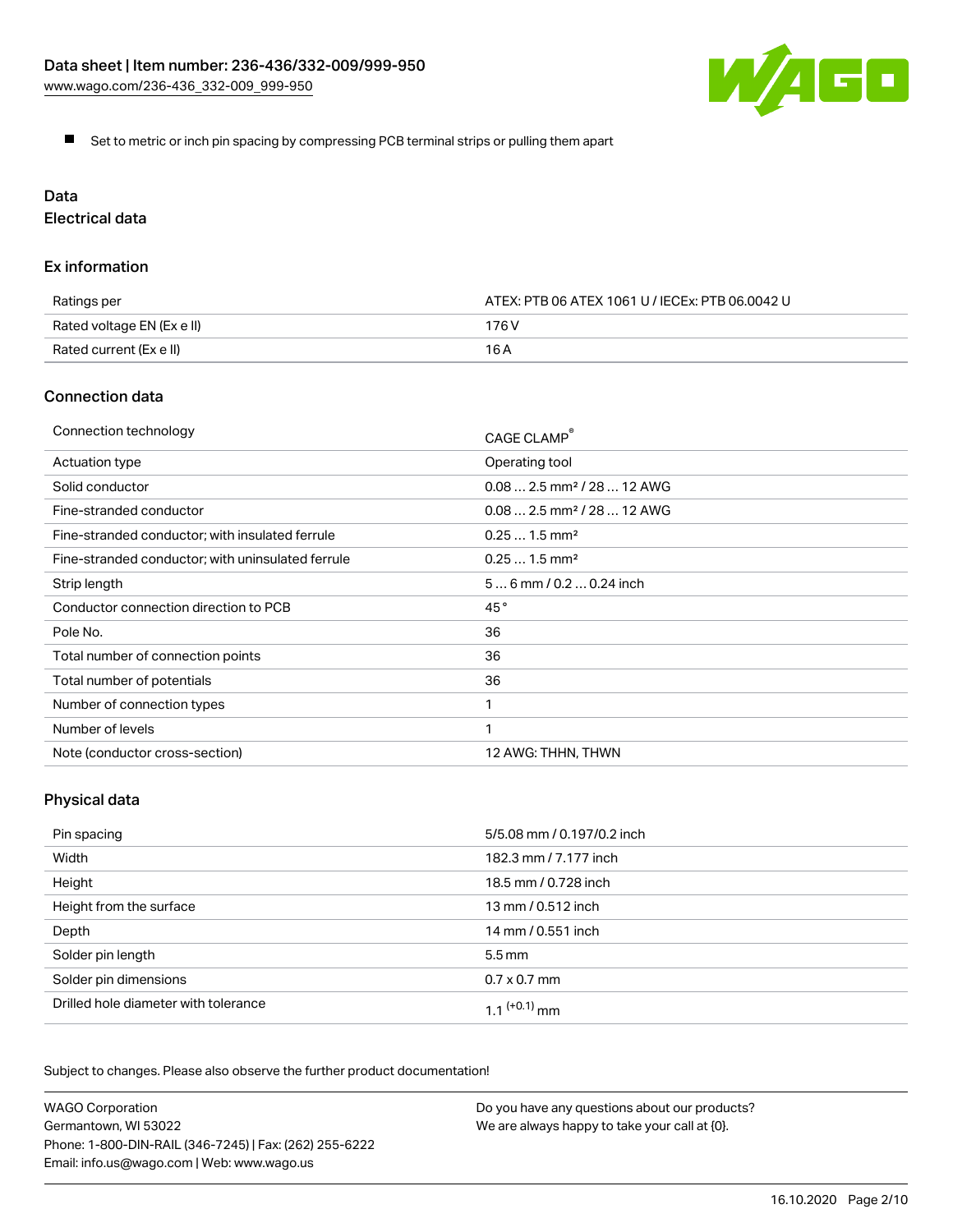

# PCB contact

| PCB contact                         | THT                                      |
|-------------------------------------|------------------------------------------|
| Solder pin arrangement              | over the entire terminal strip (in-line) |
| Number of solder pins per potential |                                          |

## Material Data

| Color                       | light gray                              |
|-----------------------------|-----------------------------------------|
| Material group              |                                         |
| Insulation material         | Polyamide (PA66)                        |
| Flammability class per UL94 | V <sub>0</sub>                          |
| Clamping spring material    | Chrome nickel spring steel (CrNi)       |
| Contact material            | Electrolytic copper ( $E_{\text{Cu}}$ ) |
| Contact plating             | tin-plated                              |
| Weight                      | 1.1 <sub>g</sub>                        |

## Environmental Requirements

| Limit temperature range | $\sim$ $\sim$ $\sim$<br>~~<br>ำ৸<br>-bu<br>ັບປ |
|-------------------------|------------------------------------------------|
|-------------------------|------------------------------------------------|

### Commercial data

| Doc         | nov<br>ישכ |
|-------------|------------|
| <b>GTIN</b> |            |

### Approvals / Certificates

### Ex-Approvals

|                                                |                                 | Certificate       |
|------------------------------------------------|---------------------------------|-------------------|
| Approval                                       | <b>Additional Approval Text</b> | name              |
| <b>AEx</b>                                     | UL 60079                        | E185892           |
| UL International Germany GmbH c/o Physikalisch |                                 | sec.3             |
|                                                |                                 |                   |
|                                                |                                 |                   |
| <b>ATEx</b>                                    | EN 60079                        | PTB <sub>06</sub> |
| Physikalisch Technische Bundesanstalt (PTB)    |                                 | Atex 1061         |
|                                                |                                 | U (II $2$ G Ex    |
|                                                |                                 | ell bzw. I        |
|                                                |                                 | M2 Ex el)         |
| <b>IECE<sub>x</sub></b>                        | IEC 60079                       | <b>IECEX PTB</b>  |
| Physikalisch Technische Bundesanstalt          |                                 | 06.0042U          |
|                                                | Technische Bundesanstalt        |                   |

Subject to changes. Please also observe the further product documentation!

| <b>WAGO Corporation</b>                                | Do you have any questions about our products? |
|--------------------------------------------------------|-----------------------------------------------|
| Germantown, WI 53022                                   | We are always happy to take your call at {0}. |
| Phone: 1-800-DIN-RAIL (346-7245)   Fax: (262) 255-6222 |                                               |
| Email: info.us@wago.com   Web: www.wago.us             |                                               |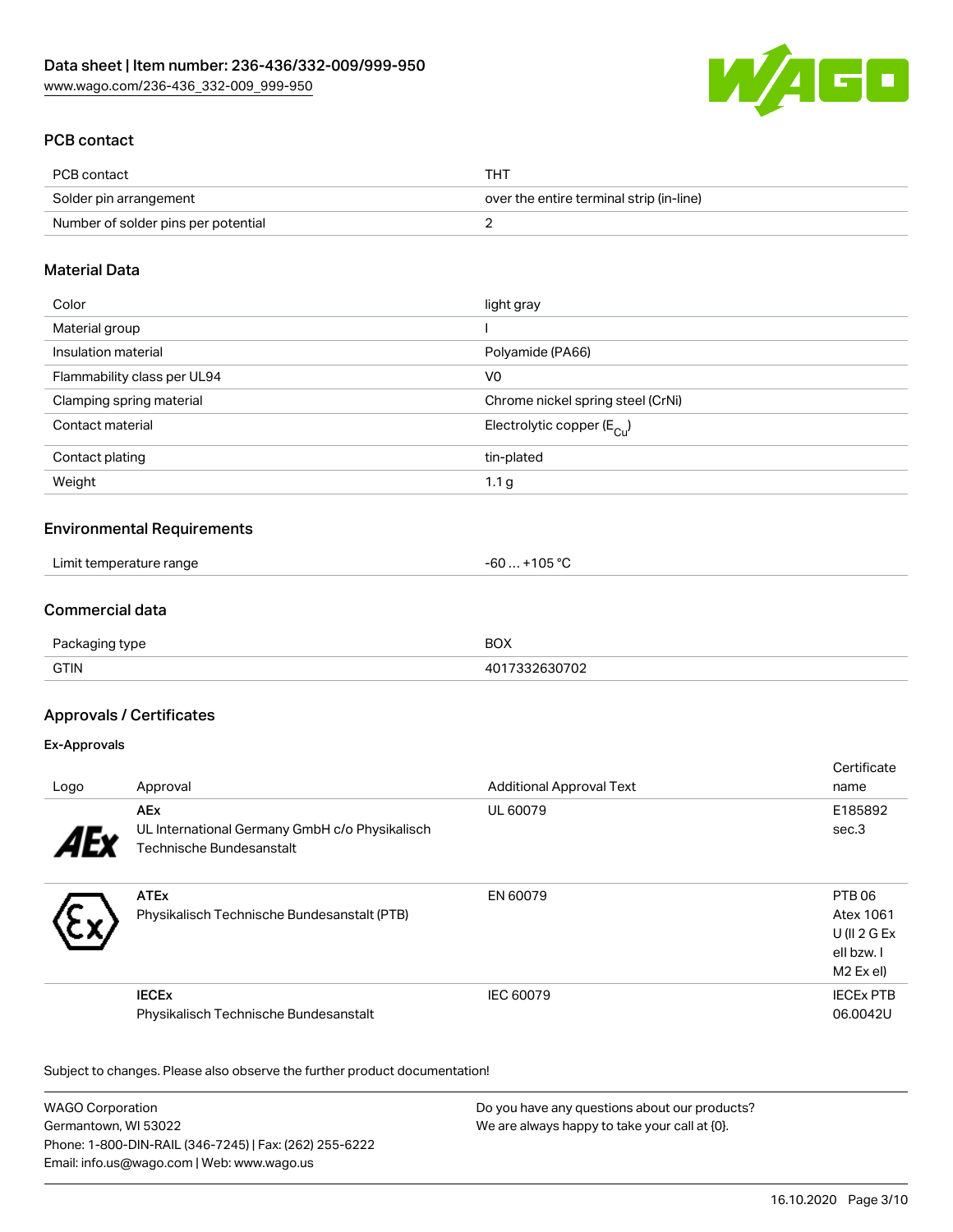

# **IECEx**

**Counterpart** 

# Compatible products

| tools |                                                                                                                                                                                      |                                  |
|-------|--------------------------------------------------------------------------------------------------------------------------------------------------------------------------------------|----------------------------------|
|       | Item no.: 210-657<br>Operating tool; Blade: 3.5 x 0.5 mm; with a partially insulated shaft; short; multicoloured                                                                     | www.wago.com/210-657             |
|       | Item no.: 210-658<br>Operating tool; Blade: 3.5 x 0.5 mm; with a partially insulated shaft; angled; short; multicoloured                                                             | www.wago.com/210-658             |
|       | Item no.: 210-720<br>Operating tool; Blade: 3.5 x 0.5 mm; with a partially insulated shaft; multicoloured                                                                            | www.wago.com/210-720             |
|       | Item no.: 236-332<br>Operating tool; natural                                                                                                                                         | www.wago.com/236-332             |
|       | Item no.: 236-335<br>Operating tool; gray                                                                                                                                            | www.wago.com/236-335             |
| check |                                                                                                                                                                                      |                                  |
|       | Item no.: 231-127<br>Testing plug module with contact stud; for 236 Series; Pin spacing 5 mm / 0.197 in; 2,50 mm <sup>2</sup> ; gray                                                 | www.wago.com/231-127             |
|       | Item no.: 231-128<br>Testing plug module with contact stud; Pin spacing 5.08 mm / 0.2 in; 2,50 mm <sup>2</sup> ; orange                                                              | www.wago.com/231-128             |
|       | Marking accessories                                                                                                                                                                  |                                  |
|       | Item no.: 210-332/500-202<br>Marking strips; as a DIN A4 sheet; MARKED; 1-16 (160x); Height of marker strip: 3 mm; Strip length 182<br>mm; Horizontal marking; Self-adhesive; white  | www.wago.com/210-332<br>/500-202 |
|       | Item no.: 210-332/500-204<br>Marking strips; as a DIN A4 sheet; MARKED; 17-32 (160x); Height of marker strip: 3 mm; Strip length<br>182 mm; Horizontal marking; Self-adhesive; white | www.wago.com/210-332<br>/500-204 |
|       | Item no.: 210-332/500-205<br>Marking strips; as a DIN A4 sheet; MARKED; 1-32 (80x); Height of marker strip: 3 mm; Strip length 182<br>mm; Horizontal marking; Self-adhesive; white   | www.wago.com/210-332<br>/500-205 |
|       |                                                                                                                                                                                      |                                  |

Subject to changes. Please also observe the further product documentation!

WAGO Corporation Germantown, WI 53022 Phone: 1-800-DIN-RAIL (346-7245) | Fax: (262) 255-6222 Email: info.us@wago.com | Web: www.wago.us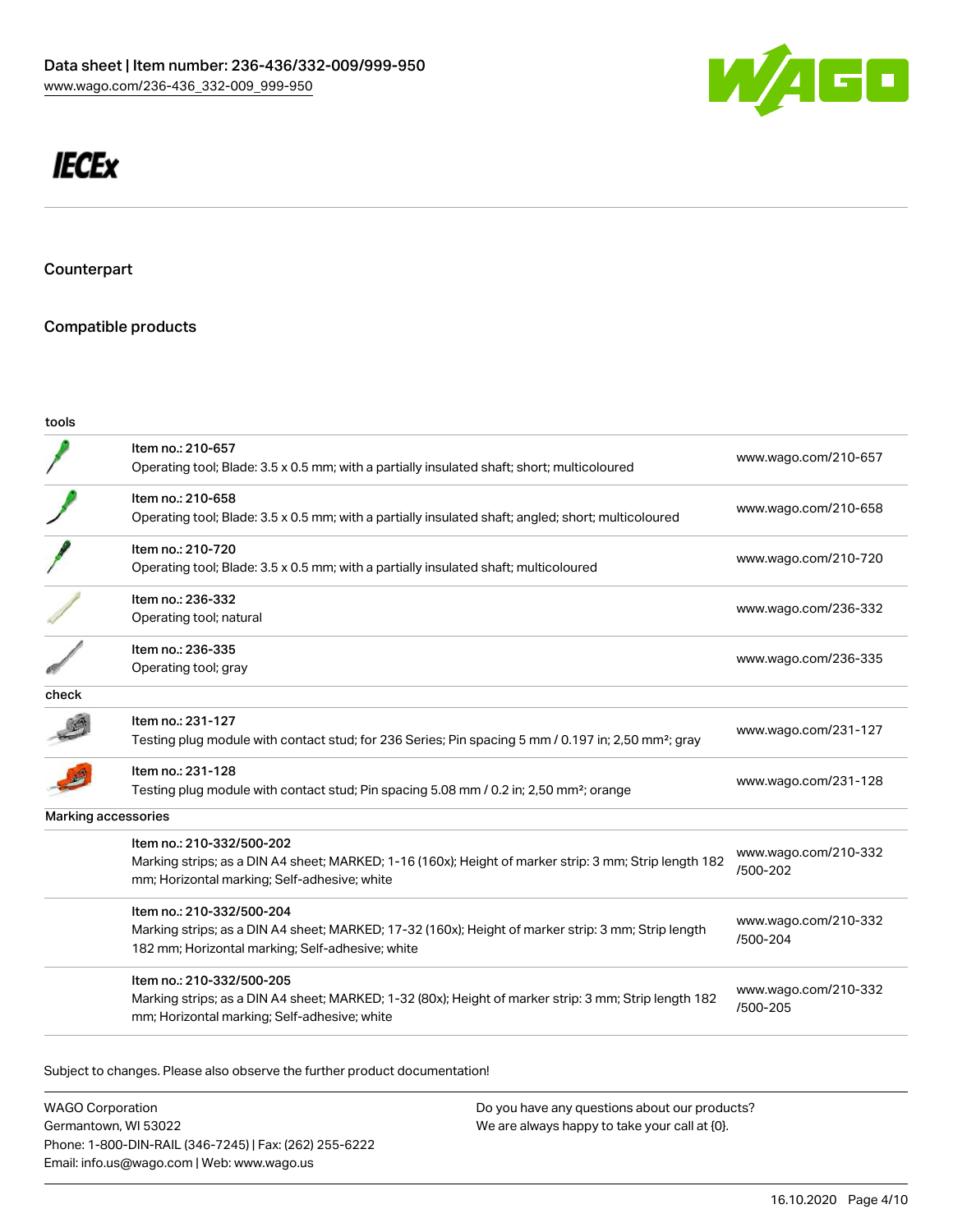[www.wago.com/236-436\\_332-009\\_999-950](http://www.wago.com/236-436_332-009_999-950)



|         | Item no.: 210-332/500-206<br>Marking strips; as a DIN A4 sheet; MARKED; 33-48 (160x); Height of marker strip: 3 mm; Strip length<br>182 mm; Horizontal marking; Self-adhesive; white | www.wago.com/210-332<br>/500-206 |
|---------|--------------------------------------------------------------------------------------------------------------------------------------------------------------------------------------|----------------------------------|
|         | Item no.: 210-332/508-202<br>Marking strips; as a DIN A4 sheet; MARKED; 1-16 (160x); Height of marker strip: 3 mm; Strip length 182<br>mm; Horizontal marking; Self-adhesive; white  | www.wago.com/210-332<br>/508-202 |
|         | Item no.: 210-332/508-204<br>Marking strips; as a DIN A4 sheet; MARKED; 17-32 (160x); Height of marker strip: 3 mm; Strip length<br>182 mm; Horizontal marking; Self-adhesive; white | www.wago.com/210-332<br>/508-204 |
|         | Item no.: 210-332/508-205<br>Marking strips; as a DIN A4 sheet; MARKED; 1-32 (80x); Height of marker strip: 3 mm; Strip length 182<br>mm; Horizontal marking; Self-adhesive; white   | www.wago.com/210-332<br>/508-205 |
|         | Item no.: 210-332/508-206<br>Marking strips; as a DIN A4 sheet; MARKED; 33-48 (160x); Height of marker strip: 3 mm; Strip length<br>182 mm; Horizontal marking; Self-adhesive; white | www.wago.com/210-332<br>/508-206 |
| ferrule |                                                                                                                                                                                      |                                  |
|         | Item no.: 216-101<br>Ferrule; Sleeve for 0.5 mm <sup>2</sup> / AWG 22; uninsulated; electro-tin plated; silver-colored                                                               | www.wago.com/216-101             |
|         | Item no.: 216-102<br>Ferrule; Sleeve for 0.75 mm <sup>2</sup> / AWG 20; uninsulated; electro-tin plated; silver-colored                                                              | www.wago.com/216-102             |
|         | Item no.: 216-103<br>Ferrule; Sleeve for 1 mm <sup>2</sup> / AWG 18; uninsulated; electro-tin plated                                                                                 | www.wago.com/216-103             |
|         | Item no.: 216-104<br>Ferrule; Sleeve for 1.5 mm <sup>2</sup> / AWG 16; uninsulated; electro-tin plated; silver-colored                                                               | www.wago.com/216-104             |
|         | Item no.: 216-121<br>Ferrule; Sleeve for 0.5 mm <sup>2</sup> / AWG 22; uninsulated; electro-tin plated; silver-colored                                                               | www.wago.com/216-121             |
|         | Item no.: 216-122<br>Ferrule; Sleeve for 0.75 mm <sup>2</sup> / AWG 20; uninsulated; electro-tin plated; silver-colored                                                              | www.wago.com/216-122             |
|         | Item no.: 216-123<br>Ferrule; Sleeve for 1 mm <sup>2</sup> / AWG 18; uninsulated; electro-tin plated; silver-colored                                                                 | www.wago.com/216-123             |
|         | Item no.: 216-124<br>Ferrule; Sleeve for 1.5 mm <sup>2</sup> / AWG 16; uninsulated; electro-tin plated                                                                               | www.wago.com/216-124             |
|         | Item no.: 216-131<br>Ferrule; Sleeve for 0.25 mm <sup>2</sup> / AWG 24; uninsulated; electro-tin plated; silver-colored                                                              | www.wago.com/216-131             |
|         | Item no.: 216-132<br>Ferrule; Sleeve for 0.34 mm <sup>2</sup> / AWG 24; uninsulated; electro-tin plated                                                                              | www.wago.com/216-132             |
|         | Item no.: 216-141<br>Ferrule; Sleeve for 0.5 mm <sup>2</sup> / 20 AWG; uninsulated; electro-tin plated; electrolytic copper; gastight<br>crimped; acc. to DIN 46228, Part 1/08.92    | www.wago.com/216-141             |

Subject to changes. Please also observe the further product documentation!

WAGO Corporation Germantown, WI 53022 Phone: 1-800-DIN-RAIL (346-7245) | Fax: (262) 255-6222 Email: info.us@wago.com | Web: www.wago.us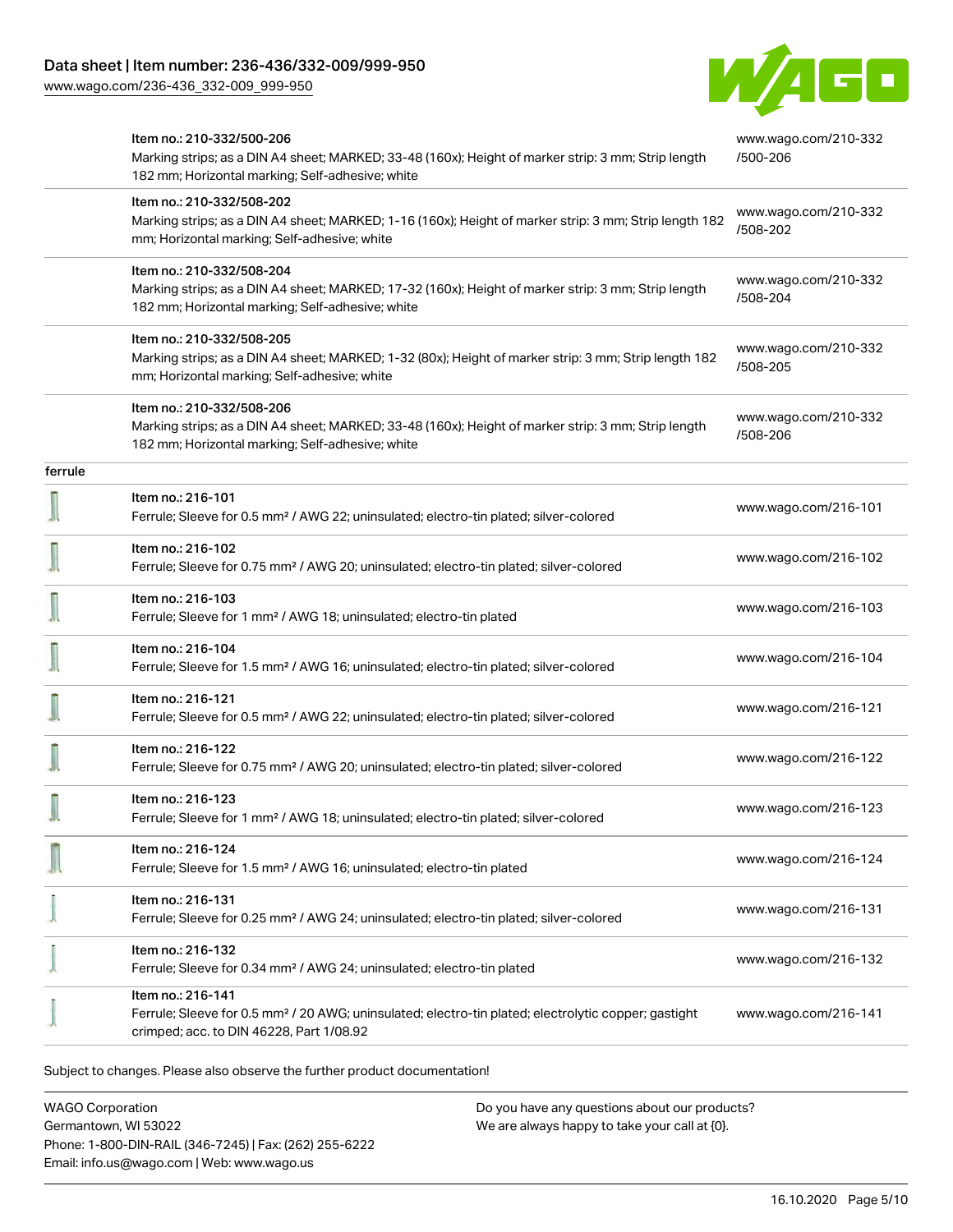### Data sheet | Item number: 236-436/332-009/999-950

[www.wago.com/236-436\\_332-009\\_999-950](http://www.wago.com/236-436_332-009_999-950)



| Item no.: 216-142<br>Ferrule; Sleeve for 0.75 mm <sup>2</sup> / 18 AWG; uninsulated; electro-tin plated; electrolytic copper; gastight<br>crimped; acc. to DIN 46228, Part 1/08.92                      | www.wago.com/216-142 |
|---------------------------------------------------------------------------------------------------------------------------------------------------------------------------------------------------------|----------------------|
| Item no.: 216-143<br>Ferrule; Sleeve for 1 mm <sup>2</sup> / AWG 18; uninsulated; electro-tin plated; electrolytic copper; gastight<br>crimped; acc. to DIN 46228, Part 1/08.92                         | www.wago.com/216-143 |
| Item no.: 216-144<br>Ferrule; Sleeve for 1.5 mm <sup>2</sup> / AWG 16; uninsulated; electro-tin plated; electrolytic copper; gastight<br>crimped; acc. to DIN 46228, Part 1/08.92; silver-colored       | www.wago.com/216-144 |
| Item no.: 216-151<br>Ferrule; Sleeve for 0.25 mm <sup>2</sup> / AWG 24; uninsulated; electro-tin plated                                                                                                 | www.wago.com/216-151 |
| Item no.: 216-152<br>Ferrule; Sleeve for 0.34 mm <sup>2</sup> / AWG 24; uninsulated; electro-tin plated                                                                                                 | www.wago.com/216-152 |
| Item no.: 216-201<br>Ferrule; Sleeve for 0.5 mm <sup>2</sup> / 20 AWG; insulated; electro-tin plated; white                                                                                             | www.wago.com/216-201 |
| Item no.: 216-202<br>Ferrule; Sleeve for 0.75 mm <sup>2</sup> / 18 AWG; insulated; electro-tin plated; gray                                                                                             | www.wago.com/216-202 |
| Item no.: 216-203<br>Ferrule; Sleeve for 1 mm <sup>2</sup> / AWG 18; insulated; electro-tin plated; red                                                                                                 | www.wago.com/216-203 |
| Item no.: 216-204<br>Ferrule; Sleeve for 1.5 mm <sup>2</sup> / AWG 16; insulated; electro-tin plated; black                                                                                             | www.wago.com/216-204 |
| Item no.: 216-221<br>Ferrule; Sleeve for 0.5 mm <sup>2</sup> / 20 AWG; insulated; electro-tin plated; white                                                                                             | www.wago.com/216-221 |
| Item no.: 216-222<br>Ferrule; Sleeve for 0.75 mm <sup>2</sup> / 18 AWG; insulated; electro-tin plated; gray                                                                                             | www.wago.com/216-222 |
| Item no.: 216-223<br>Ferrule; Sleeve for 1 mm <sup>2</sup> / AWG 18; insulated; electro-tin plated; red                                                                                                 | www.wago.com/216-223 |
| Item no.: 216-224<br>Ferrule; Sleeve for 1.5 mm <sup>2</sup> / AWG 16; insulated; electro-tin plated; black                                                                                             | www.wago.com/216-224 |
| Item no.: 216-241<br>Ferrule; Sleeve for 0.5 mm <sup>2</sup> / 20 AWG; insulated; electro-tin plated; electrolytic copper; gastight<br>crimped; acc. to DIN 46228, Part 4/09.90; white                  | www.wago.com/216-241 |
| Item no.: 216-242<br>Ferrule; Sleeve for 0.75 mm <sup>2</sup> / 18 AWG; insulated; electro-tin plated; electrolytic copper; gastight<br>crimped; acc. to DIN 46228, Part 4/09.90; gray                  | www.wago.com/216-242 |
| Item no.: 216-243<br>Ferrule; Sleeve for 1 mm <sup>2</sup> / AWG 18; insulated; electro-tin plated; electrolytic copper; gastight crimped; www.wago.com/216-243<br>acc. to DIN 46228, Part 4/09.90; red |                      |
| Item no.: 216-244<br>Ferrule; Sleeve for 1.5 mm <sup>2</sup> / AWG 16; insulated; electro-tin plated; electrolytic copper; gastight<br>crimped; acc. to DIN 46228, Part 4/09.90; black                  | www.wago.com/216-244 |
|                                                                                                                                                                                                         |                      |

Subject to changes. Please also observe the further product documentation!

WAGO Corporation Germantown, WI 53022 Phone: 1-800-DIN-RAIL (346-7245) | Fax: (262) 255-6222 Email: info.us@wago.com | Web: www.wago.us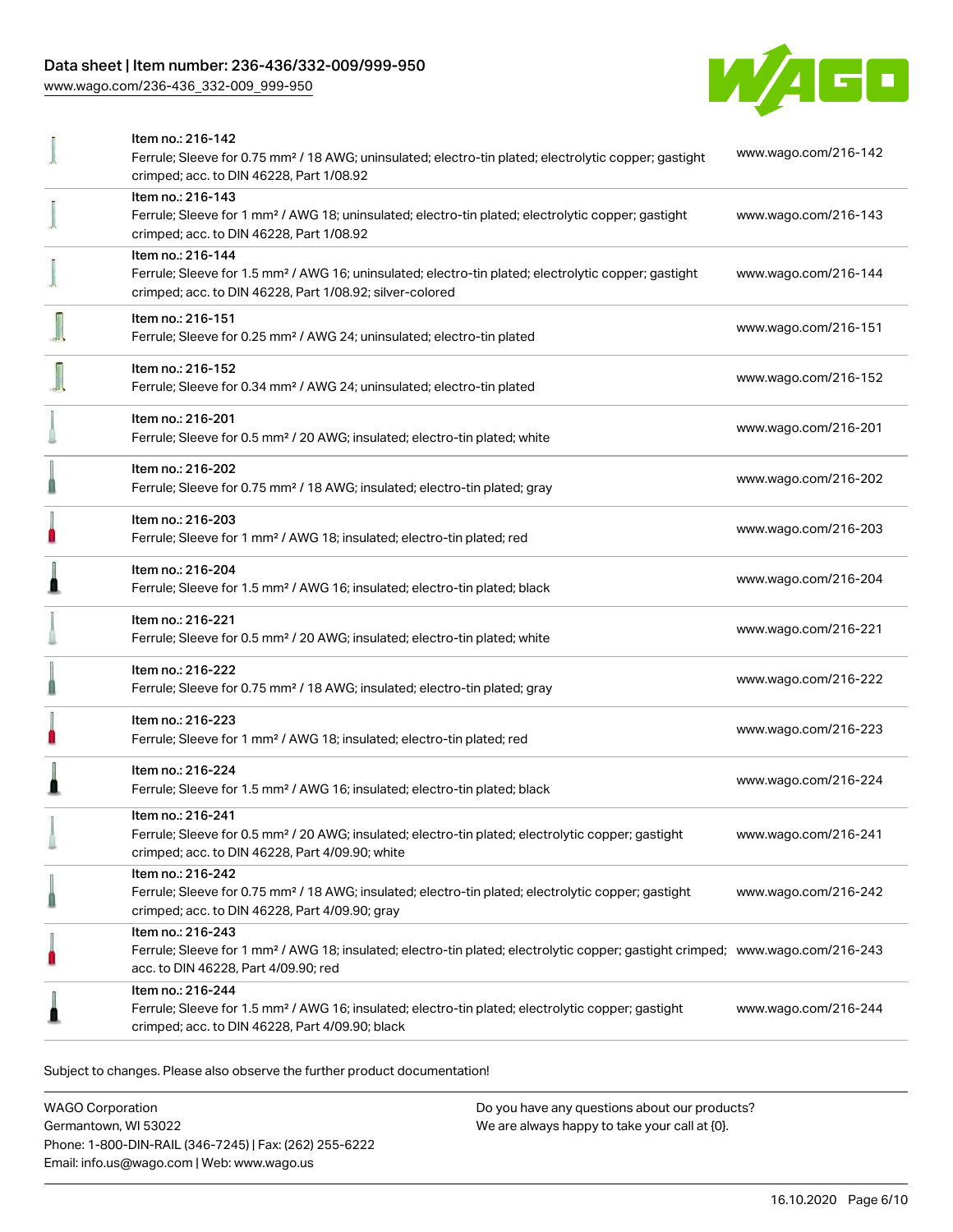### Data sheet | Item number: 236-436/332-009/999-950

[www.wago.com/236-436\\_332-009\\_999-950](http://www.wago.com/236-436_332-009_999-950)



| Item no.: 216-262<br>Ferrule; Sleeve for 0.75 mm <sup>2</sup> / 18 AWG; insulated; electro-tin plated; electrolytic copper; gastight<br>crimped; acc. to DIN 46228, Part 4/09.90; gray                  | www.wago.com/216-262 |
|---------------------------------------------------------------------------------------------------------------------------------------------------------------------------------------------------------|----------------------|
| Item no.: 216-263<br>Ferrule; Sleeve for 1 mm <sup>2</sup> / AWG 18; insulated; electro-tin plated; electrolytic copper; gastight crimped; www.wago.com/216-263<br>acc. to DIN 46228, Part 4/09.90; red |                      |
| Item no.: 216-264<br>Ferrule; Sleeve for 1.5 mm <sup>2</sup> / AWG 16; insulated; electro-tin plated; electrolytic copper; gastight<br>crimped; acc. to DIN 46228, Part 4/09.90; black                  | www.wago.com/216-264 |
| Item no.: 216-284<br>Ferrule; Sleeve for 1.5 mm <sup>2</sup> / AWG 16; insulated; electro-tin plated; electrolytic copper; gastight<br>crimped; acc. to DIN 46228, Part 4/09.90; black                  | www.wago.com/216-284 |
| Item no.: 216-301<br>Ferrule; Sleeve for 0.25 mm <sup>2</sup> / AWG 24; insulated; electro-tin plated; yellow                                                                                           | www.wago.com/216-301 |
| Item no.: 216-302<br>Ferrule; Sleeve for 0.34 mm <sup>2</sup> / 22 AWG; insulated; electro-tin plated; green                                                                                            | www.wago.com/216-302 |
| Item no.: 216-321<br>Ferrule; Sleeve for 0.25 mm <sup>2</sup> / AWG 24; insulated; electro-tin plated; yellow                                                                                           | www.wago.com/216-321 |
| Item no.: 216-322<br>Ferrule; Sleeve for 0.34 mm <sup>2</sup> / 22 AWG; insulated; electro-tin plated; green                                                                                            | www.wago.com/216-322 |

# Downloads

Documentation

### Additional Information

| Technical explanations                                                                                                                                                 | Apr 3, 2019                                   | pdf<br>3.6 MB | Download |
|------------------------------------------------------------------------------------------------------------------------------------------------------------------------|-----------------------------------------------|---------------|----------|
| <b>CAD files</b>                                                                                                                                                       |                                               |               |          |
| CAD data                                                                                                                                                               |                                               |               |          |
| 2D/3D Models 236-436/332-009/999-950                                                                                                                                   |                                               | <b>URL</b>    | Download |
| <b>CAE</b> data                                                                                                                                                        |                                               |               |          |
| EPLAN Data Portal 236-436/332-009/999-950                                                                                                                              |                                               | URL           | Download |
| <b>PCB Design</b>                                                                                                                                                      |                                               |               |          |
| Symbol and Footprint 236-436/332-009/999-950                                                                                                                           |                                               | URL           | Download |
| CAx data for your PCB design, consisting of "schematic symbols and PCB footprints",<br>allow easy integration of the WAGO component into your development environment. |                                               |               |          |
| Subject to changes. Please also observe the further product documentation!                                                                                             |                                               |               |          |
| <b>WAGO Corporation</b>                                                                                                                                                | Do you have any questions about our products? |               |          |
| Germantown, WI 53022<br>We are always happy to take your call at {0}.                                                                                                  |                                               |               |          |
| Phone: 1-800-DIN-RAIL (346-7245)   Fax: (262) 255-6222                                                                                                                 |                                               |               |          |
| Email: info.us@wago.com   Web: www.wago.us                                                                                                                             |                                               |               |          |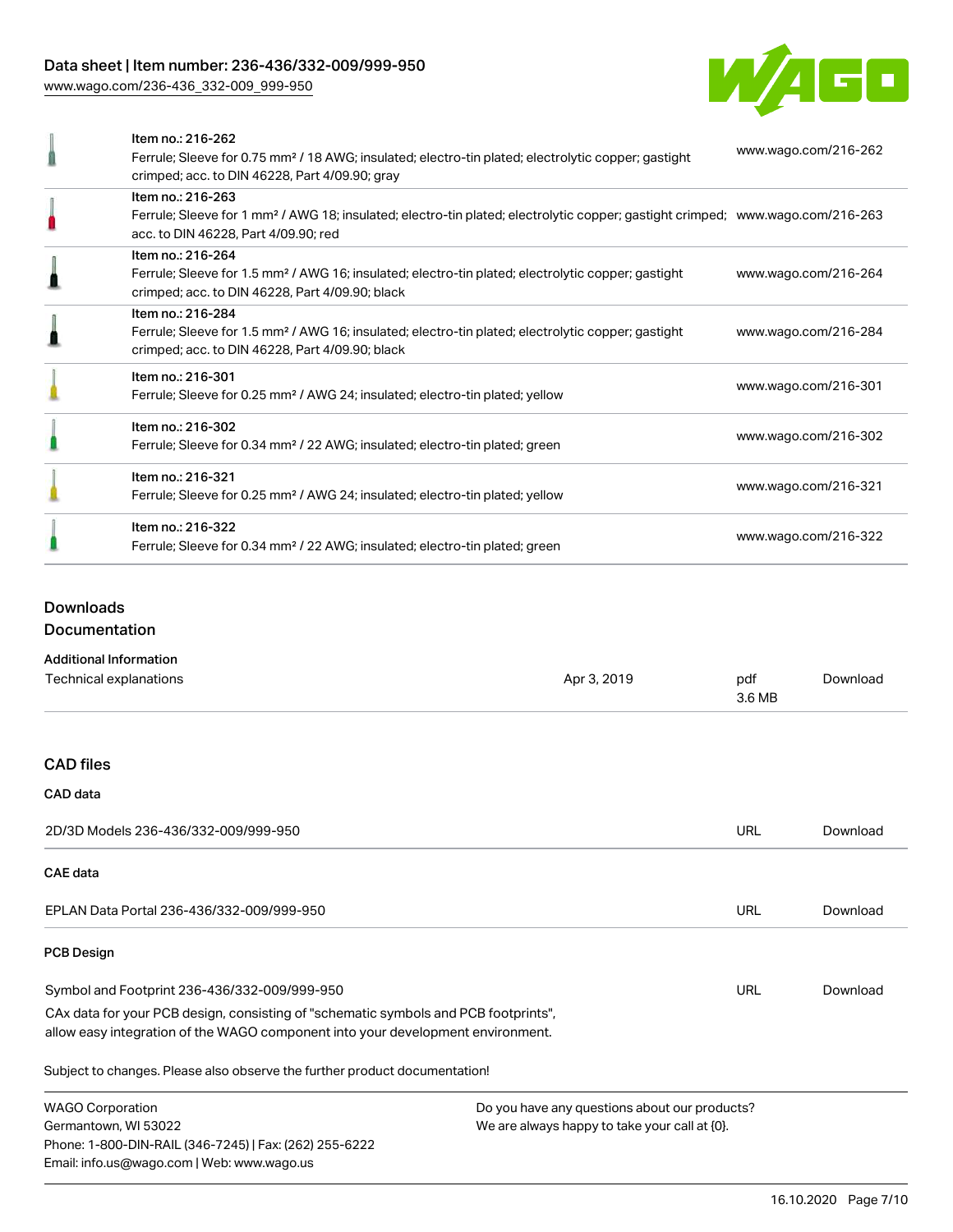

### Supported formats:

- $\blacksquare$ Accel EDA 14 & 15
- $\blacksquare$ Altium 6 to current version
- $\blacksquare$ Cadence Allegro
- $\blacksquare$ **DesignSpark**
- $\blacksquare$ Eagle Libraries
- $\blacksquare$ KiCad
- $\blacksquare$ Mentor Graphics BoardStation
- $\blacksquare$ Mentor Graphics Design Architect
- $\blacksquare$ Mentor Graphics Design Expedition 99 and 2000
- $\blacksquare$ OrCAD 9.X PCB and Capture
- $\blacksquare$ PADS PowerPCB 3, 3.5, 4.X, and 5.X
- $\blacksquare$ PADS PowerPCB and PowerLogic 3.0
- $\blacksquare$ PCAD 2000, 2001, 2002, 2004, and 2006
- $\blacksquare$ Pulsonix 8.5 or newer
- $\blacksquare$ STL
- 3D STEP П
- $\blacksquare$ TARGET 3001!
- $\blacksquare$ View Logic ViewDraw
- П Quadcept
- Zuken CadStar 3 and 4  $\blacksquare$
- Zuken CR-5000 and CR-8000 П

PCB Component Libraries (EDA), PCB CAD Library Ultra Librarian

Installation Notes

Conductor termination

Subject to changes. Please also observe the further product documentation!

WAGO Corporation Germantown, WI 53022 Phone: 1-800-DIN-RAIL (346-7245) | Fax: (262) 255-6222 Email: info.us@wago.com | Web: www.wago.us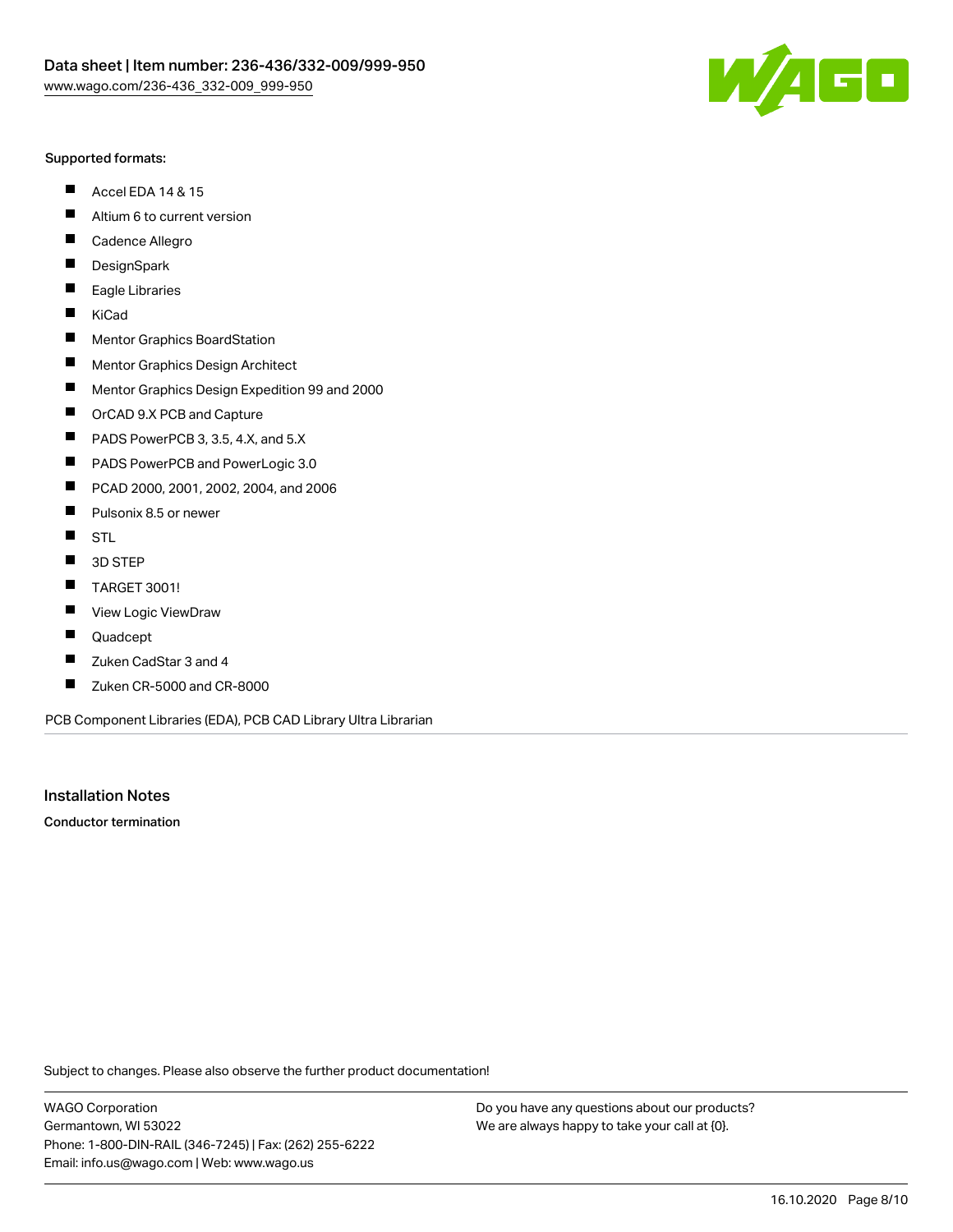## Data sheet | Item number: 236-436/332-009/999-950 [www.wago.com/236-436\\_332-009\\_999-950](http://www.wago.com/236-436_332-009_999-950)





Inserting a conductor via 3.5 mm screwdriver.



screwdriver.

Inserting a conductor via 3.5 mm Inserting a conductor via operating tool.

Screwdriver actuation parallel to conductor entry.

Screwdriver actuation perpendicular to conductor entry.



Compared to standard screwdrivers, these operating tools are far more convenient for wiring PCB terminal strips at factory.

Installation

Subject to changes. Please also observe the further product documentation!

WAGO Corporation Germantown, WI 53022 Phone: 1-800-DIN-RAIL (346-7245) | Fax: (262) 255-6222 Email: info.us@wago.com | Web: www.wago.us